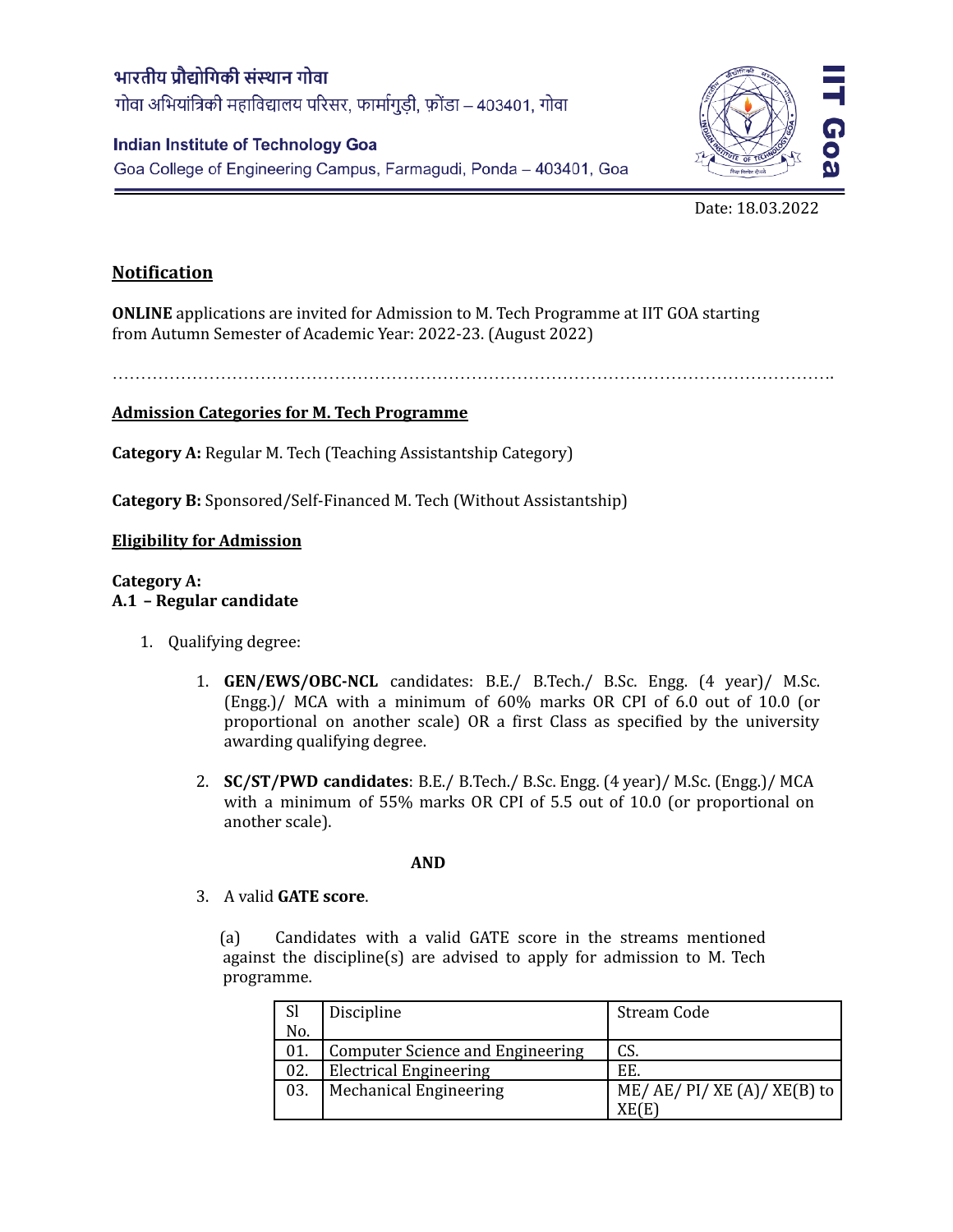## **A.2 – B.Tech. degree holder from an IIT:**

B**.**Tech. degree holders from any of the IITs in the above-mentioned disciplines with a CPI **>=** 8.0 will be directly eligible in this category without a GATE score. They may be admitted to the M.Tech. Programme under TA (Teaching Assistants) positions through a written test and /or an interview.

## **Category B**

They are not eligible for the award of Teaching/Research Assistantship.

B.1 Commissioned officers of Indian Armed Forces, Officers from Group A cadre and above of the Central Police Organizations (as determined by the Ministry of Home Affairs) with relevant Engineering degrees at the previous level of education and with qualifying degree marks as given for **Category A.1**; No work experience required.

B.2 Candidates sponsored by Public Sector Undertakings (PSU) including PSU Banks with relevant Engineering degrees at the previous level of education and with qualifying degree marks as given for **Category A.1**; No work experience required.

B.3 Sponsored Private Employees and Self-Financed candidates: Relevant Engineering degrees at the previous level of education and with qualifying marks as given for **Category A.1.** Valid GATE score OR a minimum of two (2) years of relevant post-qualification professional work experience is required and their candidature must be sponsored by their employer as per the format specified.

**PS:** The discipline Computer Science and Engineering is not offering sponsored/self-finance programme for the academic year 2022-23.

**NOTE: The GATE score cut-off for different categories and disciplines will be decided by the Programme level Admission Committee based on applications received.**

**Sd/- (Chairman)** M.Tech Admissions Committee for AY 2022-23 IIT Goa**.**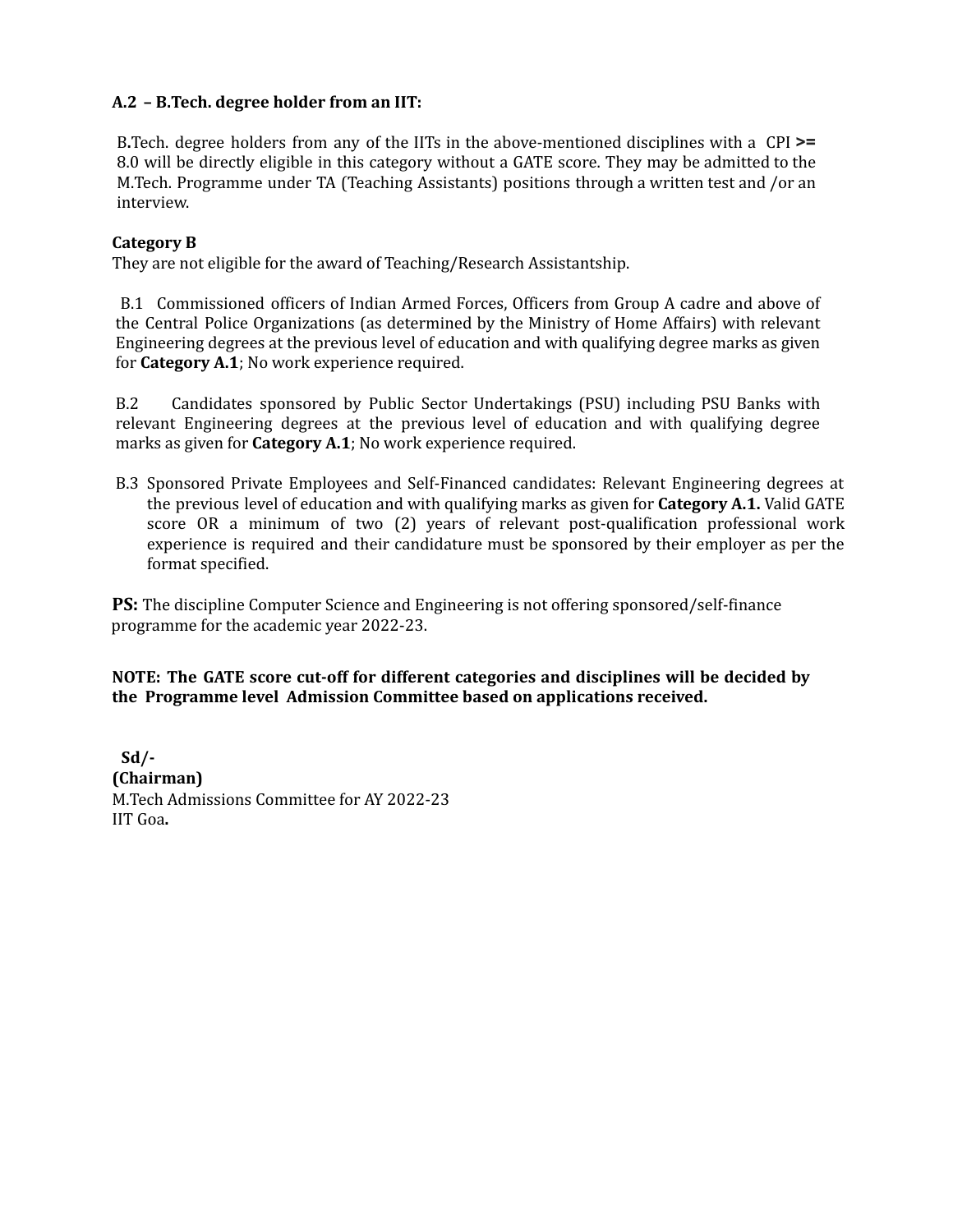## **Appendix A**

*(Sponsor's Letter: To be submitted on the letterhead of the employer)*

To,

| The Director<br>Indian Institute of Technology (IIT) Goa<br>Goa 403401<br>Sub: Sponsor's Letter for MTech Admission Under Sponsored Category<br>Dear Sir, |                                    |    |     |                         |          |  |  |
|-----------------------------------------------------------------------------------------------------------------------------------------------------------|------------------------------------|----|-----|-------------------------|----------|--|--|
| With                                                                                                                                                      | respect<br>Shri/Smt./Mr./Mrs./Miss | to | the | application<br>employed | οf<br>as |  |  |

(Designation) in our organization, for the M.Tech Admission Under Sponsored Candidates Category, we hereby undertake the following:

- 1. Shri/Smt./Mr./Mrs./Miss will be granted leave for completing the M.Tech programme requirements as mandated by IIT Goa. We will continue to pay Shri/Smt./Mr./Mrs./Miss salary as salary as per our HR Policies during the period of leave.
- 2. We shall bear the total expenses for the candidature of Shri/Smt./Mr./Mrs./Miss and pay them regularly to IIT Goa as per the fee payment schedule of IIT Goa.

Name of Authorized Signatory: Signature of Authorized Signatory Signature of Authorized Signatory

Designation of Authorized Signatory: Designation Date:

Contact Details of Authorized Signatory: Employer's Seal: